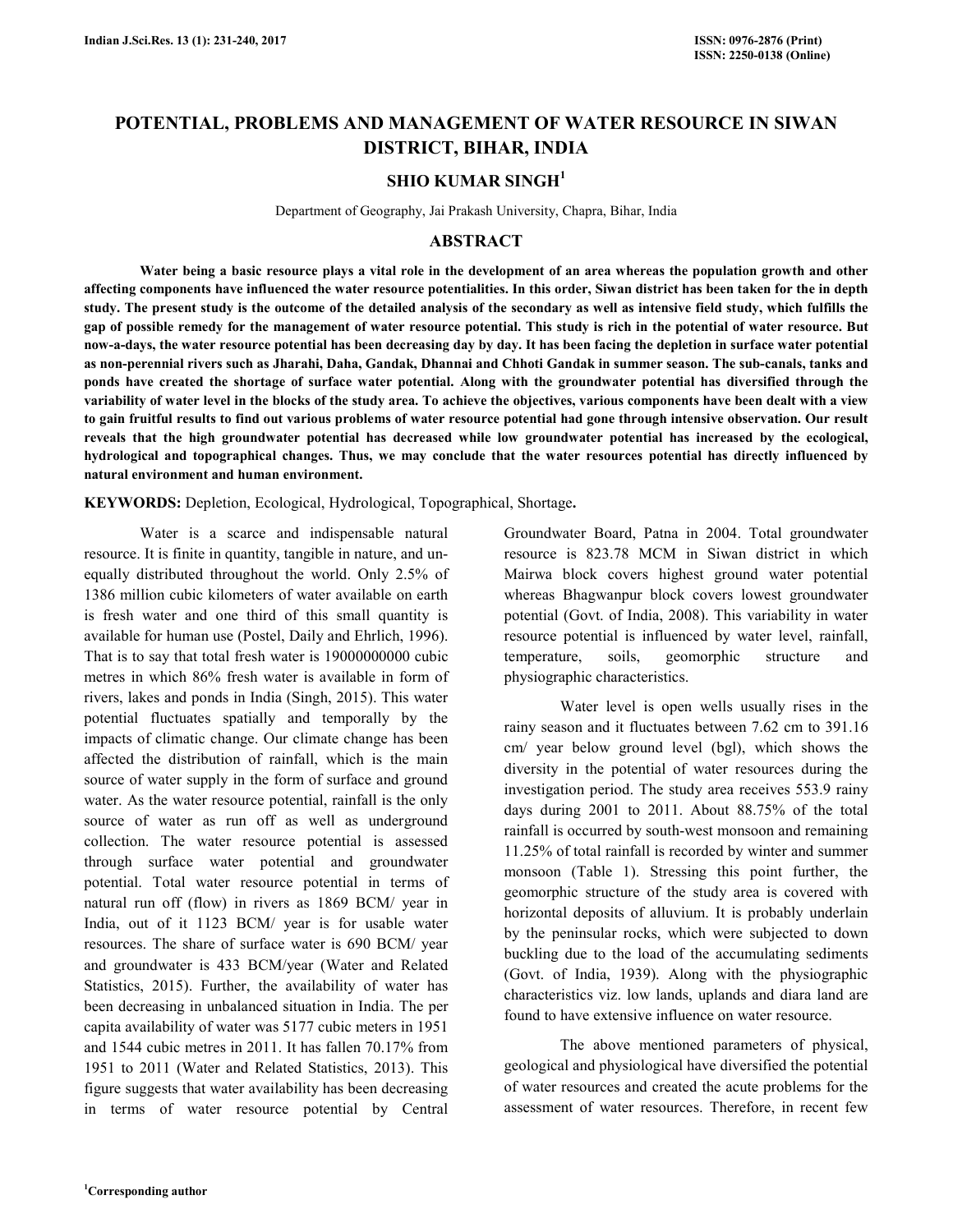years the water resources potential has been depleting in surface water potential in non-perennial rivers, subcanals, tanks and ponds, which create water crisis for the people of that region where these are found. Moreover, our study area also has been facing the depletion of groundwater level. Thus, the district faces the alarming position in the field of water resource potential due to the lacunae of proper management. Therefore, there is a great need to solve the problems to manage the water resources. The main reason of depletion of water resource is the reckless exploitation of natural environment and vaulting desire for the economic development of the study area.

### **MATERIALS AND METHODS**

#### **The Study Area**

 The study area covers Siwan District and it has 19 community development blocks. The Siwan district falls in the Mid-Ganga Plain and forms a part of the Ghaghara and Gandak sub-basin and lies between  $25^{\circ}$  53' to  $26^{\circ}23'$  N latitude and  $84^{\circ}$  0' to  $84^{\circ}$  47' E longitude. It is also surrounded by two major rivers of India i.e. Ghaghara in south-western and Gandak in west directions. Total geographical area is  $2220.51 \text{ km}^2$  with a population of 3330464 and 1530 villages (Census, 2011). After all, the present study area comes under agro-climatic zone IV. This study area has monsoon type of climate and naturally the climate is sub-tropical to sub-humid. This area is extreme hot in summer and severe cold in winter. May and June are the hottest and dryness months with a temperature range from  $20.75^{\circ}$ C and  $31.1^{\circ}$ C respectively. The average annual temperature is  $24.98^{\circ}$ C and highest maximum temperature is  $39.45^{\circ}$ C (Metrological Department of India, 2010). The seasonal temperature varies from  $16.3^{\circ}$ C to  $31.1^{\circ}$ C during the study. Rainfall occurs between June to September during the onset of the south-west monsoon. The average annual rainfall is 1005.71mm. The rainfall decreases south-west to northwest. The south-west monsoon decreases south-east to north-west. The south-west monsoon contributes about 89% of total rainfall. The concentration of rainfall is unpredictable during north-east monsoon period.

 Geomorphologically, the study area consists of flood plains, alluvial plains and natural levee. The slope of the topography is gradual from north-west to south-east part of the district. Mairwa covers highest part of the district being 65.830 m above mean sea level (MSL) and Gangpur Siswan covers lowest part (56.90 m above mean sea level (MSL). Geologically, the study area along with

the Gangetic low lands is sensitive to the seismic waves. A number of reasons may be adduced to its sensitivity. The tectonic strain (Wadia, 1953) on the northern rein of the Gangetic plain due to progressive down warping is one of the major causes of seismic disturbances in the region. The erosion leading to deluding from the Himalayas and the deposition leading in the Gangetic plain brings out disturbances in the terrain (Singh, 2012). Besides, the study area forms are of recent (Holocene period). It is estimated that the district covers the deposits of alluvium more than 5000 feet (Siwan district Notescom. Reference).

**Objectives:** The major objectives of the study area are as follow:

- 1. To find out the water resource potential in the study area.
- 2. To know the different sources of water resources.
- 3. To search the problems of water resources potential.
- 4. To elaborate the possible remedial for the management of water resource potential.

#### **Data Base and Methodology**

 The present paper is based on secondary data sources, journals and web sources. The secondary data has been collected from 1975 to 2013 through the various department e.g. District Flood Division, Siwan; District Canal Division, Siwan; PHE Department, Siwan, District Census Reports, Siwan. All collected data are examined in the light of said objectives and tested on the hypothesis. Overall, data has been analyzed and represented though suitable tables, maps and diagrams. This research work is based on descriptive as well as analytical methods. Both statistical and cartographical techniques are computed for the study.

#### **RESULTS AND DICUSSION**

 The potential of water resource can be evaluated through surface water potential and groundwater potential.

### **Surface Water Potential**

 Rivers, Canals, Tanks and Ponds are the main sources of surface water potentials. The Ghaghara River is one of the most important rivers of the study area in the form of perennial river, which covers 24% of the total water potential of the rivers. Total Six rivers constitute the Ghaghara sub-basin and Gandak sub-basin in the district. The Ghaghara sub-basin has three rivers likely Ghaghara, Jharahi and Daha. These rivers covers 70% of the total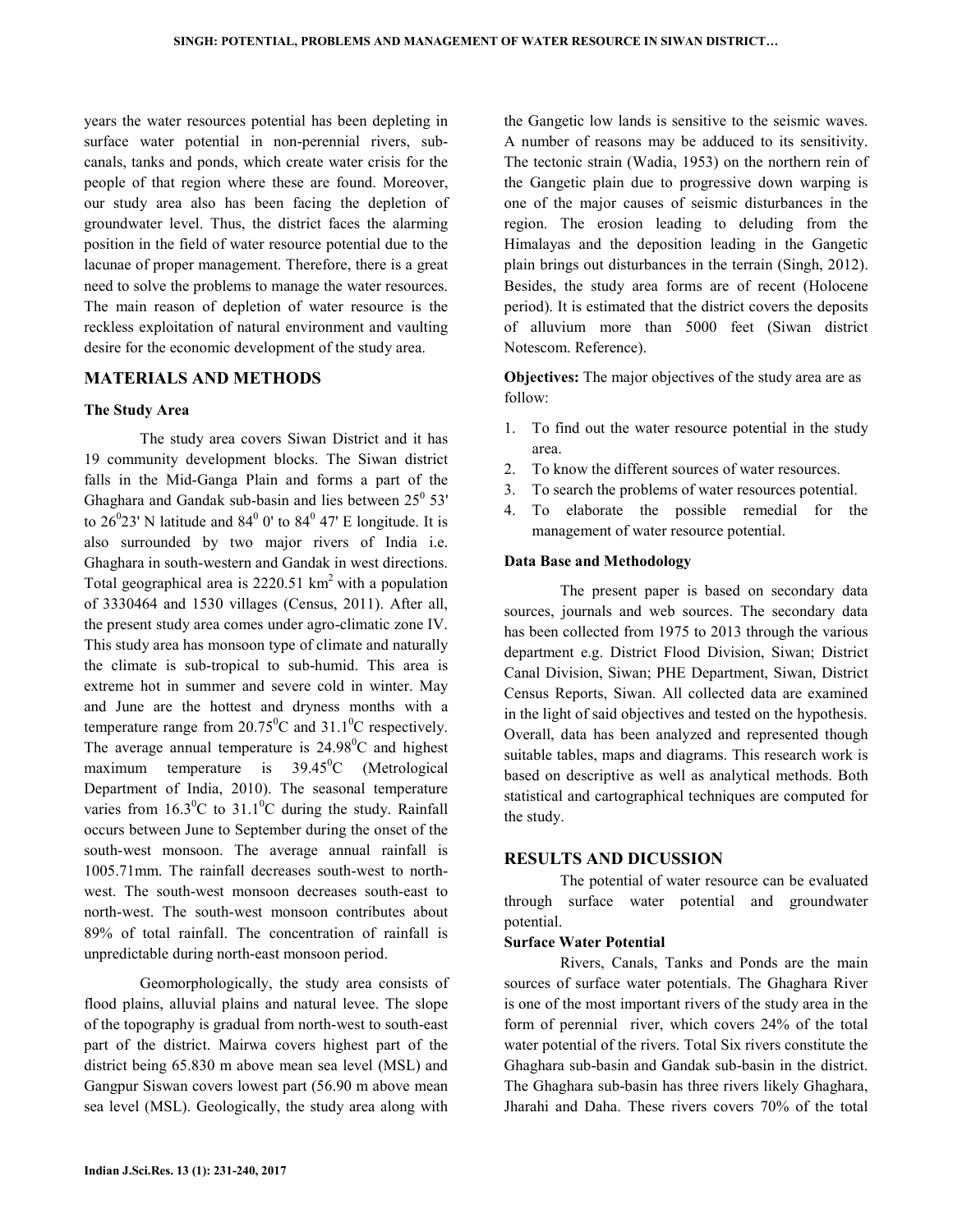water potential of the rives (Figure 1) such as Ghaghara (24%), Jharahi (18%) and Daha (28%) Along with the Gandak sub-basin covers 30% of the total water potential of rivers, such as Gandak(12%) Dhanai(12%) and Chhoti Gandak (6%) (Table 2).

The water potential of Ghaghara River is recorded from the danger level at the station of Darauli and Gangpur Siswan in different years. The potential of Ghaghara River varies seasonally and temporally. During the stimulated periods, the average potential of Ghaghara River is recorded as 15.64 metres and 13.35 metres at the station of Darauli and Gangpur Siswan respectively (Table 3). Maximum discharge is to be found in rainy season while minimum to be found in winter season. During the rainy season, the Ghaghara spreads from 8 to 12 km in width, reveals the situation of floods on the bank of the river. The Gandak River does not touch the boundary of study area, Siwan but actually flows at a higher level than the adjoining plain along the eastern boundary of Saran plain. Its tributary is Gandaki, which flow through the banks of Goriakothi and Maharajganj block having the length in about 30 km in the study area. Total discharge of Gandak River is 30800 cusec and below the Baraj is 23100 cusec (Water Resource Department, 2013). The River Dhanai is a tributary of stream Gandaki. It has got a length of about 30 km and flows through the blocks of Basantpur and Bhagwanpur from north to south and drops to the river Gandaki. Choti-Gandak flows for about 15 km on the district in the northwest before meeting the River Ghaghara near Amarpur in Darauli block in Siwan district.

The River Jharahi is a tributary of River Ghaghara. Total length of this river is 80.60RD (24.56km) with sub-drain Basudeva chaur (5RD), Domdih chaur (10.60RD), Chaur Barahia, Punak Sarahaura, Kanhauli, Bitholi chaur (58.20RD), Sardaha chaur (2.80RD), Sadalpur chaur 4.00RD). The highest chaur of Jharahi River is found in Barahia, Punk Saraharawa, Kanhauli and Bitholi chaur (72.22%) of the total length and lowest chaur of Jharahi River is found in Sardaha chaur (3.47%) of the total length of the river (Table 4). Daha River originates from a chaur of Sasamosa of Kuchaikot at Gopalganj district and flows thorough the blocks of Siwan, Hussainganj, Andar, Siwan and merges with the River Ghaghara near Tajpur Fulwaria (About 10 km south-west of Manjhi Railway Station). This River stretches 70 km from the place of Ormaorai to Siwan in the study area. Total seven sub-drain of Daha

River is found in the name of Bhadora chaur (2.40RD), Chap Mathia chaur (8.00RD), Sarsar chaur (13.00Rd), Amlori chaur (12.20RD), Kalispur chaur (8.00RD), Baghauni Sahuli Link drain (5.00RD) and Baikunthpur chaur (5.00RD). Sarsar chaur is highest chaur (24.24%) and Bhadora chaur is lowest chaur (4.48%) of the total sub-drain of Daha River (Table 5). These chaur cover all such streams are dry channels in summer.

Canals are exhibited under artificial water masses, which are found from the perennial rivers and other reservoirs in the district. These are served by the Saran canal system. It has total length of 1341.37 km and a capacity for supplying water to over 11.30 Lakh hectares of the gross cropped Land (Singh, 2012). Total maximum discharge of water is 1117.00 cusec and demand of water is 590 cusec, which is 52.82% of total discharge of water (Siwan Canal Division, 2013) and 527 cusec water has been overflowing though the different canals in the district (Table 6). It is 47.18% of the total discharge of water, which is a great problem to manage the surface water potential (Figure 2).

In the uneven and relatively topographical land of Siwan tanks and ponds are constructed to store surface water. In this connection, table 7 shows the availability and non-availability villages under surface water in the blocks of Siwan district. Total non availability of villages is 1467 in the form of tanks and ponds and availability villages are 63 in the blocks of the district in 2011(Table 7).

### **Groundwater Potential**

 The climatic conditions, character of soils, slope of land, Vegetative cover, Land use, water absorbing capacity of soil and geological structure constitute the real framework of groundwater potential. The groundwater potential is stored in different layer of the earth by soil infiltration through pores and fissures of permeable rocks. Although the geological structure like porosity, specific yield and permeability of rock formation determines the availability of groundwater potential. These components of geological structure determines the capacity of rockbed to hold, deliver and transmit water variations in grain size, degree of assortment and cementation of the constituent grains affects the porosity and the rate of poorly assorted sand hardly exhibits any to these qualities. (Rajoria, 2006).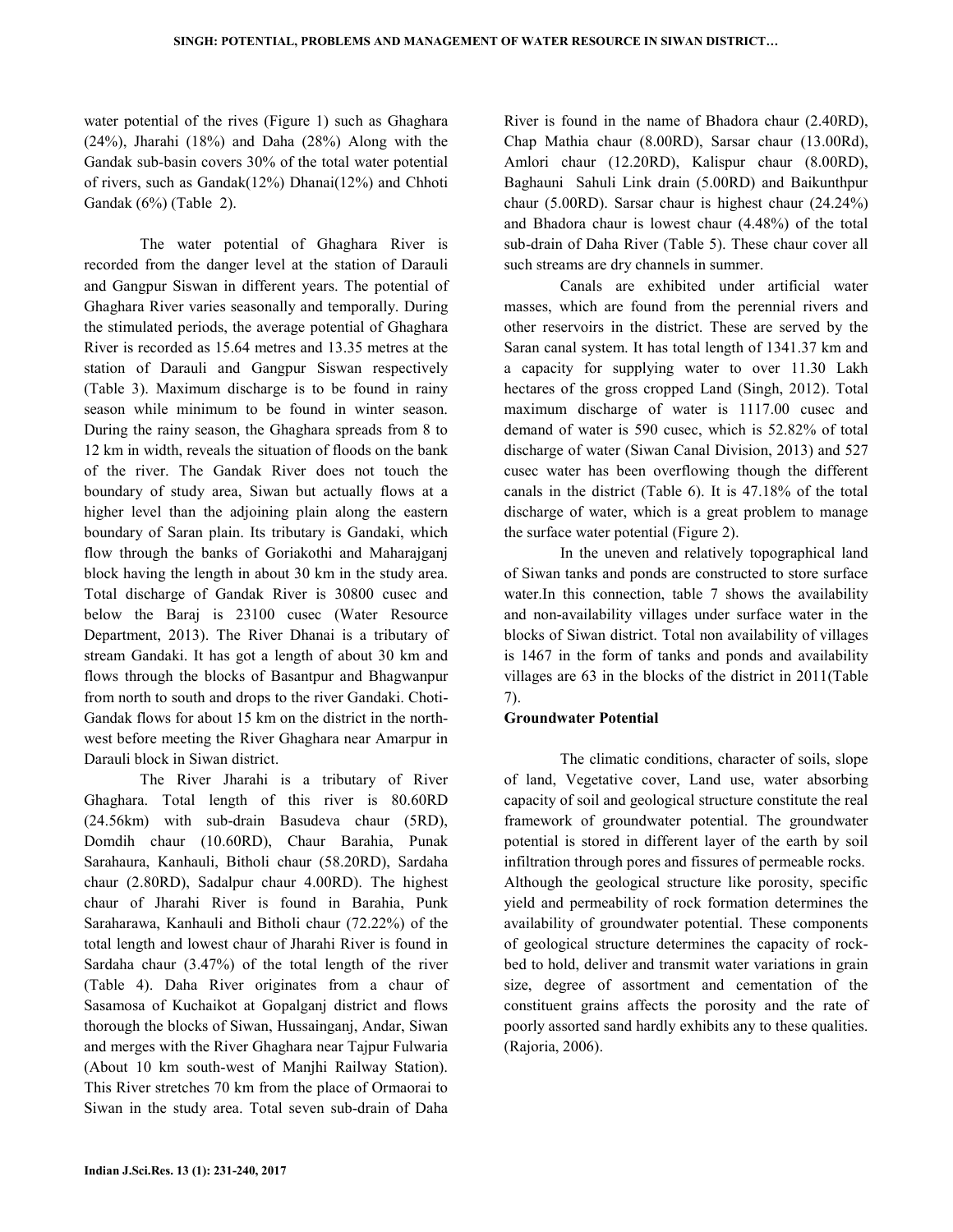In this context, the study area is composed of sand layers of the quaternary alluvial sequence form the major repository ground. This sand layers are found in horizontal deposit of alluvial, which was formed during the tertiary times .It is probably underlain by the peninsular rock (Wadia, and Auden, 1939).Hence the sand layers of the quaternary alluvial sequence form the major repository of ground in the study area, which occurs under confined condition in the deeper zone which shows the variability of groundwater potential. The groundwater potential is evaluated by ground water level on the basis of rainfall. Thus, the spatial and temporal variation of groundwater potential is discussed below:

#### **High Groundwater Potential**

 High groundwater potential is measured above 500 cm from the earth surface. It was found in Siwan, Hussainganj, Maharajganj and Siswan block in 2011 and in 2012 it was only Siwan. No block has been found in 2014. This trend also indicates the range of high groundwater potential has been decreasing with space and time by changing trend in rainfall and climatic condition. Under this category, the groundwater potential has been decreeing after 2011, which indicates the scarcity of high ground water potential. Only two blocks such as Siwan, Siswan have maintain their potentiality out of four block during 2011 to 2014, which highlight the present potential of groundwater in the study area (Table 8).

#### **Medium Groundwater Potential**

 Ten blocks have been found in 2011 and 2012 under (400 to 500 cm) this category. But it was sixteen blocks and in 2013 .It has been five blocks only, which reflects the changing potential of groundwater form one region to another. The five blocks namely Andar, Darauli, Guthani, Nautan, Mairwa fall under this groundwater potential category, which has maintained the ground water potential during 2011 to 2014. It is observed that above 400 cm of groundwater potential was found in Ziradei , Hasanpura, Raghunathpur, Andar, Drauli, Guthani, Nautan, Mairwa, Goriakathi, Basantpur block in 2011. It was Pachrukhi, Hassainganj,Hasanpura,Raghuathpur,Andar,Darauli,Guth ani,Nautan,Mairwa,Siswanin2012.Beside, Siwan, Pachrukhi, Hassainganj, Hasanpura,Ziradei, Raghunthpur,

Andar, Darauli, Guthani, Nautan, Mairwa, Maharajganj, Goriakothi, Bhagwanpur, Basantpur, Lakri Nabiganj have been found in 2013.Apart from, Andar, Darauli, Guthani, Nautan, Mairwa have been found in 2014 (Table 8).

### **Low Groundwater Potential**

 This category of groundwater potential has enhanced in their potential ity. Total five blocks viz: Barharia, Pachrukhi, Daraundha, Bhagwanpur, Lakri Nabiganj were in 2011 while Barharia, Ziradei, Maharajganj ,Goriakothi, Daraundha, Bhagwanpur, Basantpur, Lakri Nabiganj fall under(below 400 cm) this category in 2012. Basides, it was found in Barharia, Daraundha in 2013. But the ground water potential has increased under this category in 2014. It has been fourteen blocks, which reflects the low availability of groundwater potential (Table 8).

### **Problems of Water Resource Potential**

- 1. At village level, most of the villages have the lack tanks and ponds. So, they feel the acute problem at dry season in irrigation and domestic purposes.
- 2. Most of the non-perennial rivers create the problems of water potential in the summer season (Rivers like Jharahi, Daha and Dhanai).
- 3. Due to the dump of the wastages materials into the rivers, the catchment areas of the water storing capacity have been reduced.
- 4. Poor maintenance of canals provides the several problems like wastages of water potential, destroying the bandh etc. in the study area.
- 5.Rapidly cleared plants on the bank of the canals and rivers create the problems of erosion. With this result, the surface water lost their potential.
- 6. Due to biodiversity, the potential of groundwater is losing its strong hold on water resource. With the result, it has increased the anxiety of the environmentalist as well as hydrologists.
- 7. People are taking less interesting less interest in intensive cultivation. Sometimes, it is observed that due to increasing dearness people of Siwan district not showing keen interest in cultivation. With the result, those lands which are cultivable have been left uncultivated and in ploughed. Hence, the water holding capacity is reported to have weakened.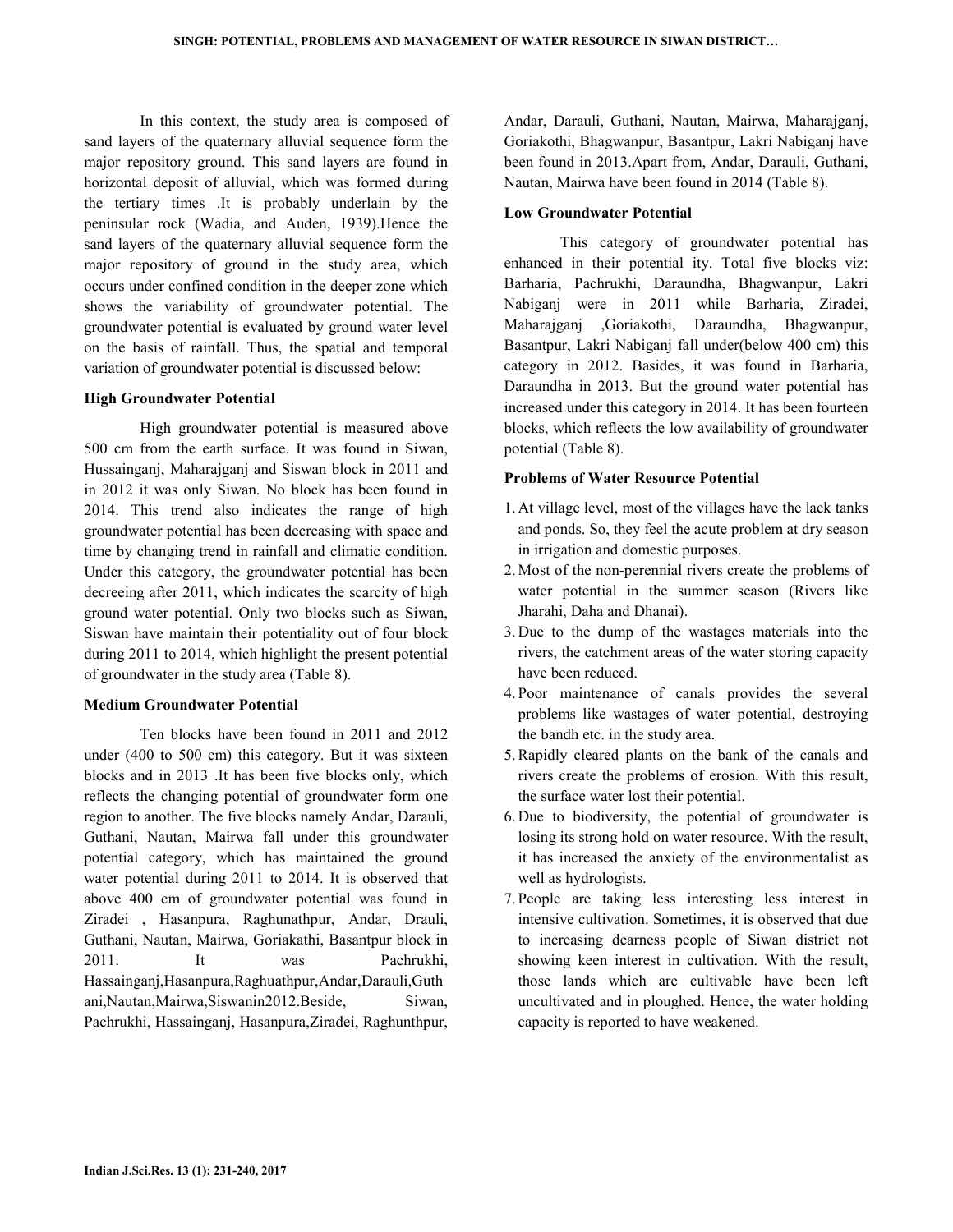| Months/             | <b>Total Rainfall</b> | <b>Mean Monthly</b> | <b>Seasonal Rainfall in</b> | <b>Average Seasonal</b> |
|---------------------|-----------------------|---------------------|-----------------------------|-------------------------|
| <b>Season</b>       |                       | Rainfall (mm)       | Percentage                  | Rainfall (mm)           |
| June                | 3456.5                | 150.28              |                             |                         |
| July                | 6716.1                | 292.00              |                             |                         |
| August              | 6053.4                | 263.19              |                             |                         |
| September           | 4304.3                | 187.14              |                             |                         |
| Rainy               | 20530.3               | 892.62              | 88.75                       | 223.15                  |
| October             | 890.4                 | 38.71               |                             |                         |
| November            | 103.0                 | 4.47                |                             |                         |
| December            | 48.0                  | 2.08                |                             |                         |
| <b>Post Monsoon</b> | 1041.4                | 45.27               | 4.50                        | 15.08                   |
| January             | 212.0                 | 9.21                |                             |                         |
| February            | 262.2                 | 11.40               |                             |                         |
| Winter              | 474.2                 | 20.61               | 2.05                        | 0.89                    |
| March               | 116.0                 | 5.04                |                             |                         |
| April               | 156.0                 | 6.78                |                             |                         |
| May                 | 813.5                 | 35.36               |                             |                         |
| Summer              | 1085.5                | 47.19               | 4.70                        | 2.05                    |
| <b>Total Season</b> | 23131.4               | 1005.71             | 100.0                       |                         |

**Table 1: Distribution of Seasonal Rainfall and their Variability in the Study Area, 1989 to 2011** 

Source: Directorate of Statistics Evaluation, Bihar, Patna.

| Table 2: Basin and Sub-basin wise Water Potential and Availability in the Study Area, 2013 |
|--------------------------------------------------------------------------------------------|
|--------------------------------------------------------------------------------------------|

| <b>Ganga Basin</b> | <b>River</b>      | Potential and Availability in Length (in Km) | % of Total Length |
|--------------------|-------------------|----------------------------------------------|-------------------|
|                    | Ghaghara          | 60                                           | 24.00             |
| Ghaghara           | Jharahi           | 45                                           | 18.00             |
| Sub Basin          | Daha              | 70                                           | 28.00             |
|                    | Total             | 175                                          | 70.00             |
|                    | Gandaki           | 30                                           | 12.00             |
| Gandak Sub-        | Dhanai            | 30                                           | 12.00             |
| Basin              | Chhoti Gandak     | 15                                           | 6.00              |
|                    | Total             | 75                                           | 30.00             |
| <b>District</b>    | <b>All Rivers</b> | 250                                          | 100.00            |

Source: District Flood Division, Siwan, 2013

## **Table 3: Level and Availability of Water in the Ghaghara River in the Study Area, 1975-2012 (in Metres)**

| Year | <b>Measurement Station</b> | Danger Level | <b>Maximum</b><br><b>Availability of</b><br>Water | <b>Excess Water</b><br><b>Availability from</b><br><b>Danger Level</b> |
|------|----------------------------|--------------|---------------------------------------------------|------------------------------------------------------------------------|
| 1975 | Darauli                    | 60.82        | 60.99                                             | 0.17                                                                   |
|      | Gangpur Siswan             | 52.04        | 57.13                                             | 5.09                                                                   |
| 1976 | Darauli                    | 60.82        | 61.12                                             | 0.3                                                                    |
|      | Gangpur Siswan             | 52.04        | 57.24                                             | 5.2                                                                    |
| 1977 | Darauli                    | 60.82        | 61.12                                             | 0.3                                                                    |
|      | Gangpur Siswan             | 52.04        | 56.69                                             | 4.65                                                                   |
| 1978 | Darauli                    | 60.82        | 61.22                                             | 0.4                                                                    |
|      | Gangpur Siswan             | 52.04        | 57.47                                             | 5.43                                                                   |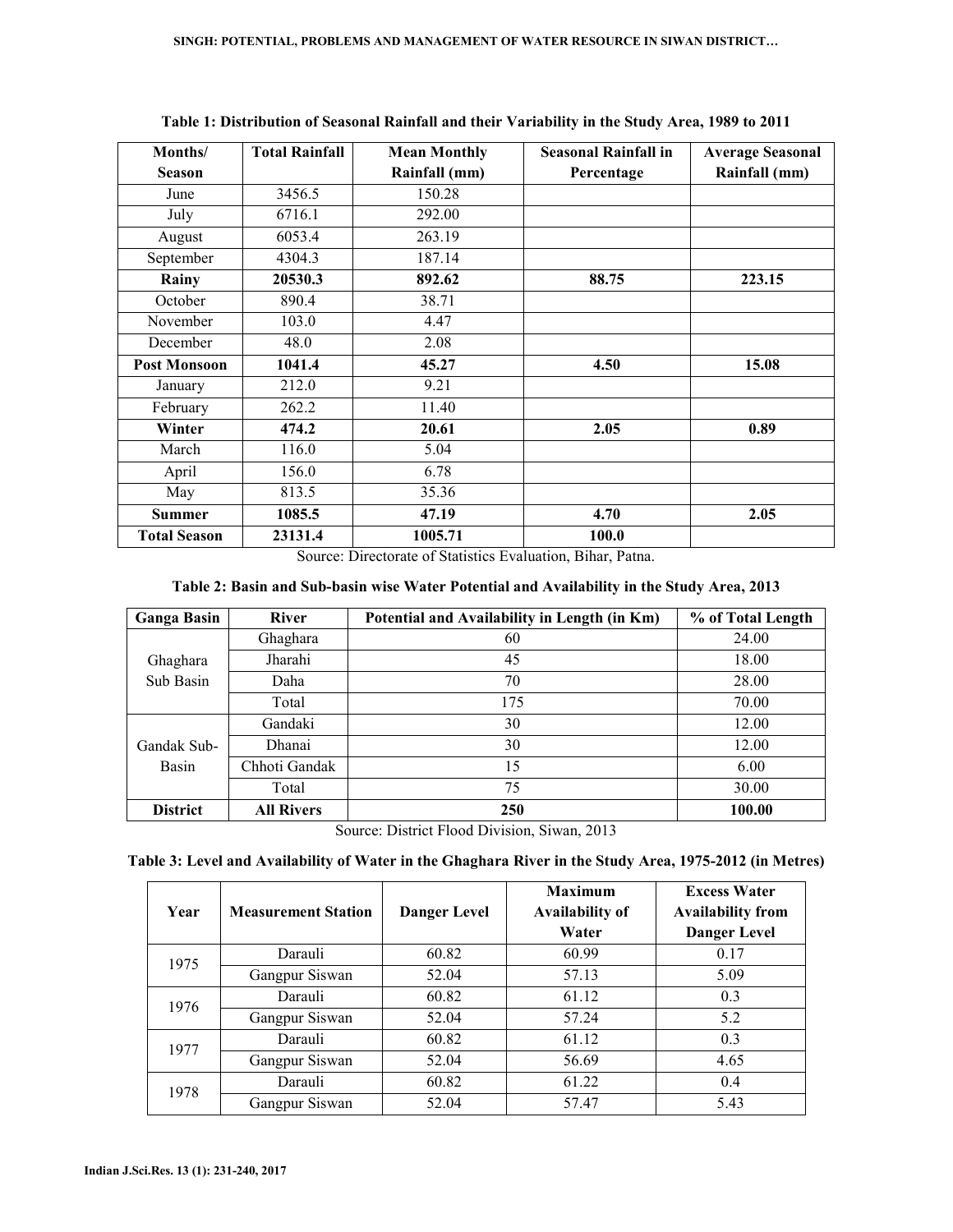#### **SINGH: POTENTIAL, PROBLEMS AND MANAGEMENT OF WATER RESOURCE IN SIWAN DISTRICT…**

| 1979 | Darauli        | 60.82 | 60.65 | $-0.17$  |
|------|----------------|-------|-------|----------|
|      | Gangpur Siswan | 52.04 | 56.44 | 4.4      |
| 1980 | Darauli        | 60.82 | 61.03 | 0.21     |
|      | Gangpur Siswan | 57.04 | 57.25 | 0.21     |
| 1981 | Darauli        | 60.82 | 61.12 | 0.3      |
|      | Gangpur Siswan | 57.04 | 56.86 | $-0.18$  |
| 1982 | Darauli        | 60.82 | 61.56 | 0.74.    |
|      | Gangpur Siswan | 57.04 | 57.83 | 0.79     |
| 1983 | Darauli        | 60.82 | 61.56 | 0.74     |
|      | Gangpur Siswan | 57.04 | 8.01  | $-49.03$ |
| 2013 | Darauli        | 60.82 | 59.66 | $-1.16$  |
|      | Gangpur Siswan | 57.04 | 55.79 | $-1.25$  |

Source: District Flood Division, Siwan, 2013

### **Table 4: Distribution of Chaur of Jharahi River in the Study Area, 2013**

| <b>Name of Chaur</b>                                     | Length (RD) | % of Total Length |
|----------------------------------------------------------|-------------|-------------------|
| Basudeva Chaur                                           | 5.00        | 6.20              |
| Domdih Chaur                                             | 10.60       | 13.15             |
| Chaur Barahia, Punak Saraharawa, Kanhauli, Bitholi Chaur | 58.20       | 72.22             |
| Sardaha Chaur                                            | 2.80        | 3.47              |
| Sadalpur Chaur                                           | 4.00        | 4.96              |
| All Chaur                                                | 80.60       | 100.00            |
| Abbreviation : $1 \text{ RD} =$                          |             | 304.79 M          |

Source: District Drainage Division, Siwan, 2013

## **Table 5: Distribution of Chaur of Daha River in the Study Area, 2013**

| SL. No.        | <b>Name of Chaur</b>            | Length/Availability<br>(RD) | % of Total Length |
|----------------|---------------------------------|-----------------------------|-------------------|
| 1              | Bhadora Chaur                   | 2.40                        | 4.48              |
| $\overline{2}$ | Chap Mathia Chaur               | 8.00                        | 14.93             |
| 3              | Sarsar Chaur                    | 13.00                       | 24.25             |
| $\overline{4}$ | Amlori Chaur                    | 12.20                       | 22.76             |
| 5              | Khalispur Chaur                 | 8.00                        | 14.93             |
| 6              | Baghauni Sahuli Link Drain      | 5.00                        | 9.33              |
| 7              | Baikunthpur Chaur               | 5.00                        | 9.33              |
|                | <b>All Chaur</b>                | 53.60                       | 100.00            |
|                | Abbreviation : $1 \text{ RD} =$ |                             | 304.79 M          |

Source: District Drainage Division, Siwan, 2013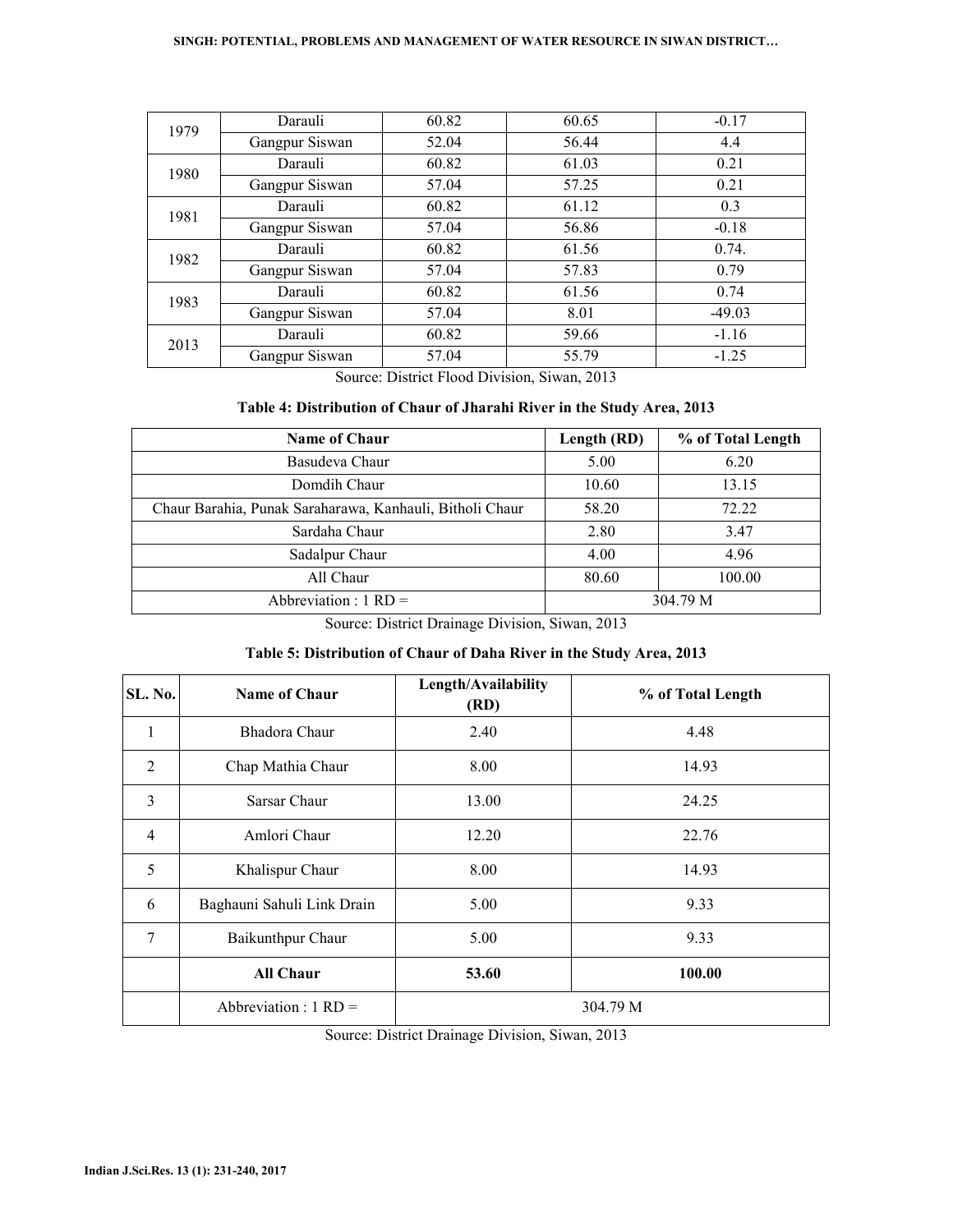| <b>Name of Canal</b>            | Length<br>(RD) | <b>Discharge</b><br>Maximum (in<br>Cusec) | Demand of<br>Water<br>(in Cusec) | <b>Excess Flowing (in</b><br>Cusec) |
|---------------------------------|----------------|-------------------------------------------|----------------------------------|-------------------------------------|
| Siwan Sub Branch Canal          | 122.47         | 571.00                                    | 325.00                           | 246.00                              |
| Pithauri Distributory Siwan     | 68.50          | 265.00                                    | 150.00                           | 115.00                              |
| Khalispur Distributory          | 43.43          | 281.00                                    | 115.00                           | 166.00                              |
| All                             | 234.40         | 1117.00                                   | 590.00                           | 527.00                              |
| Abbreviation : $1 \text{ RD} =$ |                |                                           | 304.79 M                         |                                     |

## **Table 6: Status of Surface Water in Canal in the Study Area, 2013**

Source: Siwan Canal Division, 2013

## **Table 7: Block wise Status of Tanks and Ponds in the Study Area, 2011**

|                      | <b>Status of Tanks and Ponds As Per Village Availability</b> |                      |              |                                      |  |  |
|----------------------|--------------------------------------------------------------|----------------------|--------------|--------------------------------------|--|--|
| <b>Name of Block</b> | <b>Availability</b>                                          | Non-<br>availability | <b>Total</b> | $\frac{0}{0}$<br><b>Availability</b> |  |  |
| Nautan               | $\boldsymbol{0}$                                             | 45                   | 45           |                                      |  |  |
| Siwan                | 5                                                            | 77                   | 81           | 6.17                                 |  |  |
| <b>Barharia</b>      | 1                                                            | 139                  | 140          | 0.71                                 |  |  |
| Goriakothi           | $\mathbf{1}$                                                 | 80                   | 81           | 1.23                                 |  |  |
| Lakri Nabiganj       | $\boldsymbol{0}$                                             | 40                   | 40           |                                      |  |  |
| Basantpur            | $\Omega$                                                     | 41                   | 41           | $\overline{\phantom{0}}$             |  |  |
| Bhagwanpur Hat       | $\overline{2}$                                               | 112                  | 114          | 1.75                                 |  |  |
| Maharajganj          | $\overline{3}$                                               | 68                   | 71           | 4.23                                 |  |  |
| Pachrukhi            | $\theta$                                                     | 84                   | 84           |                                      |  |  |
| Hussainganj          | $\overline{0}$                                               | 46                   | 46           | $\overline{\phantom{0}}$             |  |  |
| Ziradei              | $\boldsymbol{0}$                                             | 81                   | 81           | $\overline{\phantom{0}}$             |  |  |
| Mairwa               | 1                                                            | 52                   | 53           | 1.89                                 |  |  |
| Guthani              | $\overline{7}$                                               | 98                   | 105          | 6.67                                 |  |  |
| Darauli              | $\boldsymbol{0}$                                             | 115                  | 115          |                                      |  |  |
| Andar                | $\overline{7}$                                               | 60                   | 67           | 10.45                                |  |  |
| Raghunathpur         | $\mathbf{1}$                                                 | 126                  | 127          | 0.79                                 |  |  |
| Hasanpura            | $\overline{2}$                                               | 63                   | 65           | 3.08                                 |  |  |
| Daraundha            | 8                                                            | 74                   | 82           | 9.76                                 |  |  |
| Siswan               | $\overline{7}$                                               | 83                   | 90           | 9.76                                 |  |  |
| <b>District</b>      | 63                                                           | 1467                 | 1530         | 7.78                                 |  |  |

Source: District Census, 2011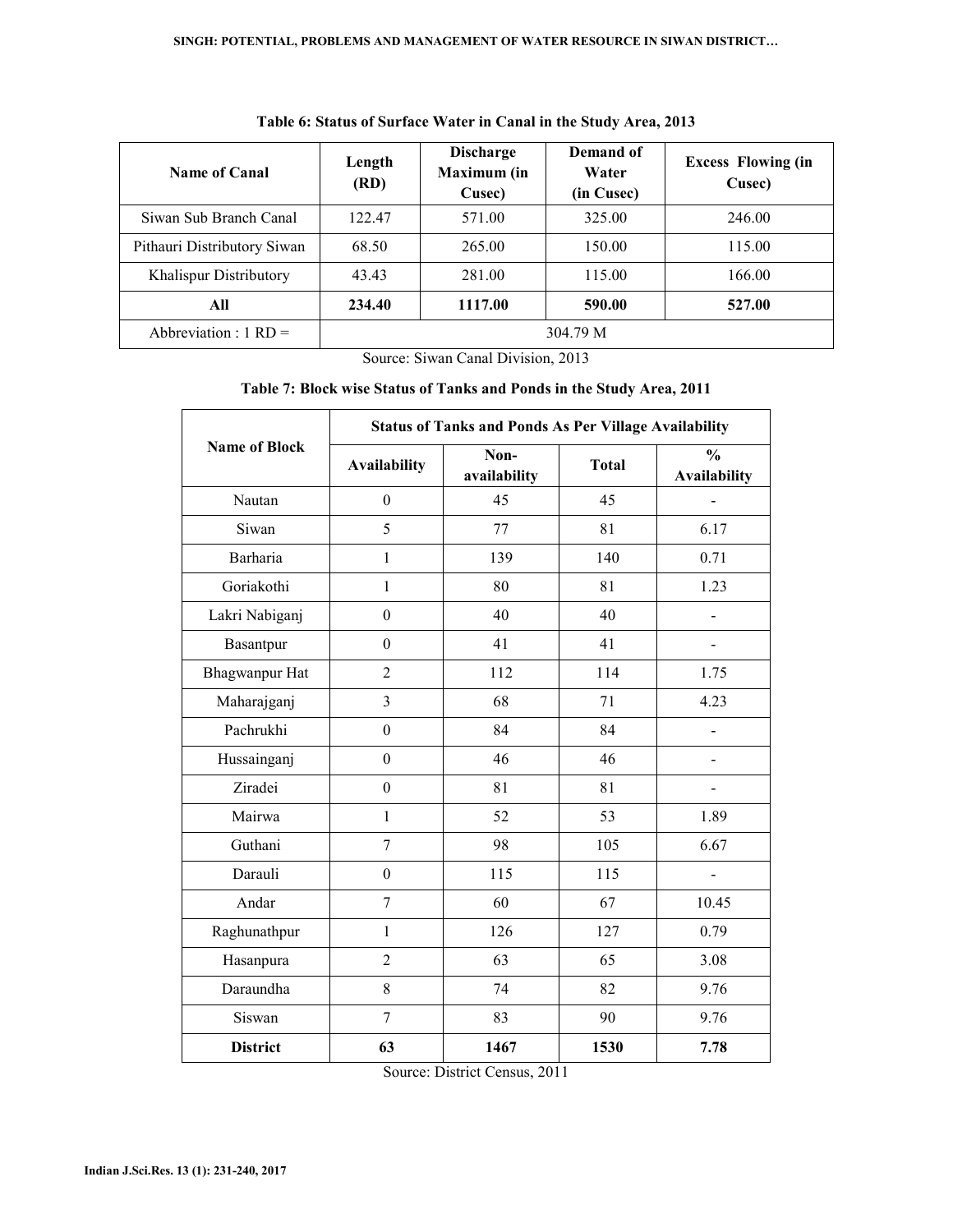| Water<br><b>Potential</b><br>Index     | <b>July 2011</b>                                                                                                | <b>July 2012</b>                                                                                                   | Feb. 2013                                                                                                                                                                              | <b>Nov. 2014</b>                                                                                                                                                                 |
|----------------------------------------|-----------------------------------------------------------------------------------------------------------------|--------------------------------------------------------------------------------------------------------------------|----------------------------------------------------------------------------------------------------------------------------------------------------------------------------------------|----------------------------------------------------------------------------------------------------------------------------------------------------------------------------------|
| <b>High</b><br>(Above<br>500cm)        | Siwan, Hussainganj,<br>Maharajganj,<br>Siswan                                                                   | Siwan                                                                                                              | Siswan                                                                                                                                                                                 | Nil                                                                                                                                                                              |
| Medium<br>(Above 400)<br>cm)           | Ziradei, Hasanpura,<br>Raghunathpur,<br>Andar, Darauli,<br>Guthani, Nautan,<br>Mairwa, Goriakothi,<br>Basantpur | Pachrukhi,<br>Hussainganj,<br>Hasanpura,<br>Raghunathpur, Andar,<br>Darauli, Guthani,<br>Nautan, Mairwa,<br>Siswan | Siwan, Pachrukhi, Hussainganj,<br>Ziradei, Hasanpura, Raghunathpur,<br>Andar, Darauli, Guthani, Nautan,<br>Mairwa, Maharajganj, Goriakothi,<br>Bhagwanpur, Basantpur,<br>LakriNabiganj | Andar, Darauli, Guthani,<br>Nautan, Mairwa                                                                                                                                       |
| <b>Low Below</b><br>$(400 \text{ cm})$ | Barharia, Pachrukhi,<br>Daraundha,<br>Bhagwanpur,<br>LakriNabiganj                                              | Barharia, Ziradei,<br>Maharajganj,<br>Goriakothi,<br>Daraundha,<br>Bhagwanpur,<br>Basantpur,<br>LakriNabiganj      | Barharia, Daraundha                                                                                                                                                                    | Siwan, Barharia,<br>Pachrukhi, Hussainganj,<br>Ziradei, Hasanpura,<br>Raghunathpur,<br>Maharajganj, Goriakothi,<br>Daraundha, Siswan,<br>Bhagwanpur, Basantpur,<br>LakriNabiganj |

**Table 8: Variation in Groundwater Potential in the Study Area, 2011-2014**

Source: District Public Health Engineering Department, Siwan



**Figure 1: Bar diagram of water resource potential through rivers in the study area** 



**Figure 2: Bar diagram of discharge, demand and excess water in canal in the study area** 

## **CONCLUSION**

The present study reflects the potentials, problems and management of water resources is Siwan district of Bihar. The data for surface and ground water have been collected and analyzed. Some problems have been found during the study period in the assessment of surface and ground water potentials. In the assessment of surface water potential, several problems have been found, .Nautan, Lakri Nabiganj, Basantpur ,Pachrukhi, Hasainganj, Ziradei and Darauli blocks have no tanks and ponds. Excess run off in rivers and canals created the problems to assess the water resource potential. The Ghaghara sub-basin covered 70% of the water potential of the rivers while Gandak sub- basin has covered 30% of the total water potential of the rivers. It is because of the large catchment area and high water holding capacity, Canals of the Siwan district provided the maximum water discharge (1117.00 cusec) and demand of water in 590 cusec.

It is observed that most of the water has been wasting from the canals during the flowing of water in the canals. Most of the blocks of the district did not provide the tanks and ponds, which indicate the decreasing trends of surface water potential. Moreover, it is seen through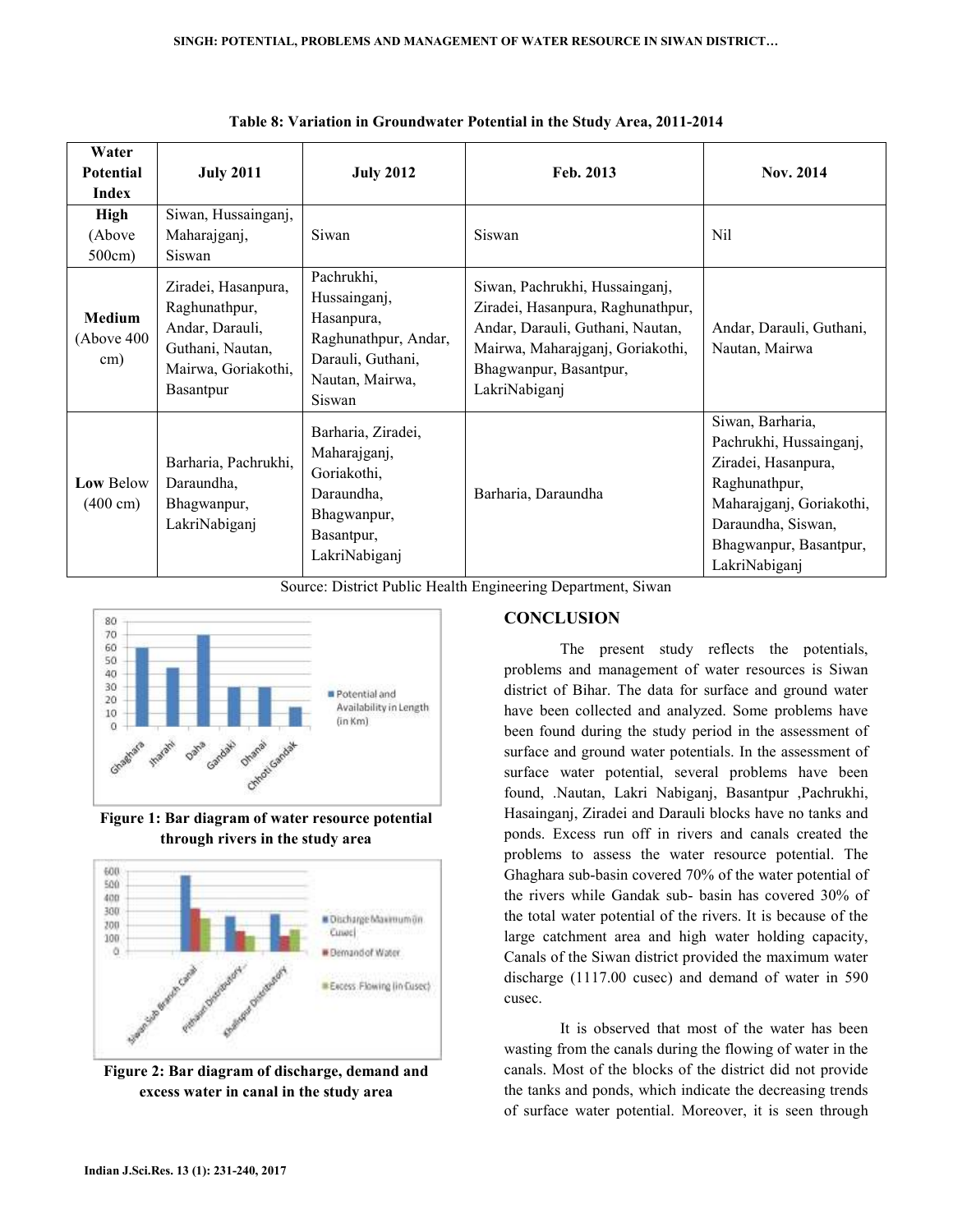the above mentioned table that the groundwater potential has decreased from 2011 to 2014 .The medium groundwater potential has increased in the year 2013 and after this year, this category of groundwater potentiality has decreased. Low potentiality of groundwater has increased in 2014. These changes in the potential of water resources have been found due to changes in the physical, hydrological, geological and geomorphologic perspectives. At last, it can be concluded that water resource potential has changed by the diversification of natural environment.

 In nut shell, the water resource potential may be enhanced by adopting the water management techniques as suggested in this paper, which would be more useful for the further study in this field.

#### **ACKNOWLEDGEMENT**

 The author is grateful to the chief Editor, Indian Journal of Scientific Research (IJSR) for his kind permission to publish this paper. The author has received valuable information from the various offices of the district, Siwan, Bihar. We thank to the supervisor, Dr. Aniruddh Kumar, formerly Sr. Asstt. Prof., Department of Geography, J.P.University,Chapra, (now T. N.B.College, Bhagalpur, Bihar) for their valuable suggestions/comments to enhance the quality of manuscript.

#### **REFERENCES**

- Ahmad E., 1965. A Physical, Economic, Regional Geography Ranchi University, Ranchi, pp.1-18.
- Census of India, 2011. Primary Census Abstract, Issued by C.D.,
- District Agriculture Office, Siwan , 2014.
- District Drainage Division, Siwan, 2013.
- District Flood Division, Siwan, 2013.
- Govt. of India, 1988. Report of systematic Hydrological Survey in Parts of Siwan and Gopalganj District, Bihar, Central Groundwater Board, Ministry of water Resources, Calcutta, p.3.
- Govt. of India, 2003. State of Environment Report, Bihar, Bihar State Pollution Central Board, Patna, Department of Environment of Forest, Bihar, p.97.
- Govt. of India, 2008. Report on Central Groundwater of Siwan District, Central Groundwater Board, NewDelhi.
- Gupta J. and Tewari M., 2014. Problems and Prospects of water Resource Management: A Case Study of District Kanpur Nagar (U.P.) Research Strategy, **4**:61-64.
- Metrological Department of India, Pune, 2010.
- Krishnan M.S., 1956. Geology of India and Burma, Higgibathan, Madras, pp.1-186.
- Kumar A. and Singh S.K., 2016. Identification, Potential and Mapping of Water Resources with special Reference to Groundwater: A Case Study of Siwan District (Bihar), Conference on Changing Dimension of Water Resources: A Challenge before Mankind,  $6<sup>th</sup>$  NAGI International Conference, 2016.
- Postel S.L., Daily G.C. and Ehrlich P.R., 1996. Human Appropriate of Renewable Freshwater, Science, **271**:785-788.
- Rajoria S.K., 2006. Land and Water Resource Management in Sagar District, M.P., Unpublished Ph.D. Thesis of M.P., Dr. Hari Singh Gour Univesity ,Sagar, M.P.,p.95.
- Singh A.L. and Khan N., 2006. Domestic Water Use Pattern Water Wastage and Water Deficient Households in Aligarh City, Published in use and Misuse of Land and Water Resources, edited by A.L. Singh, New Delhi, pp. 60-83.
- Singh D., 2015. Drinking Water in India: Pollution and Conservation, Kurukshetra, Vol. 7: 52, p.18.
- Singh S.K., 2015. Management of Land Use Pattern in Siwan District: A Critical Analysis, Global Journal for Research Analysis, **4**:210-215.
- Singh S.P., 2012. Impact of Changing Irrigation Facilities in Siwan District, Bihar, Normal Publication, New Delhi, pp.20-120.
- Saquae M.A., 2015. Water Availability-The Challenge, Kurukshetra, **63**(7):3.

Siwan Canal Division, 2013.

Siwan district Notescom. Reference.